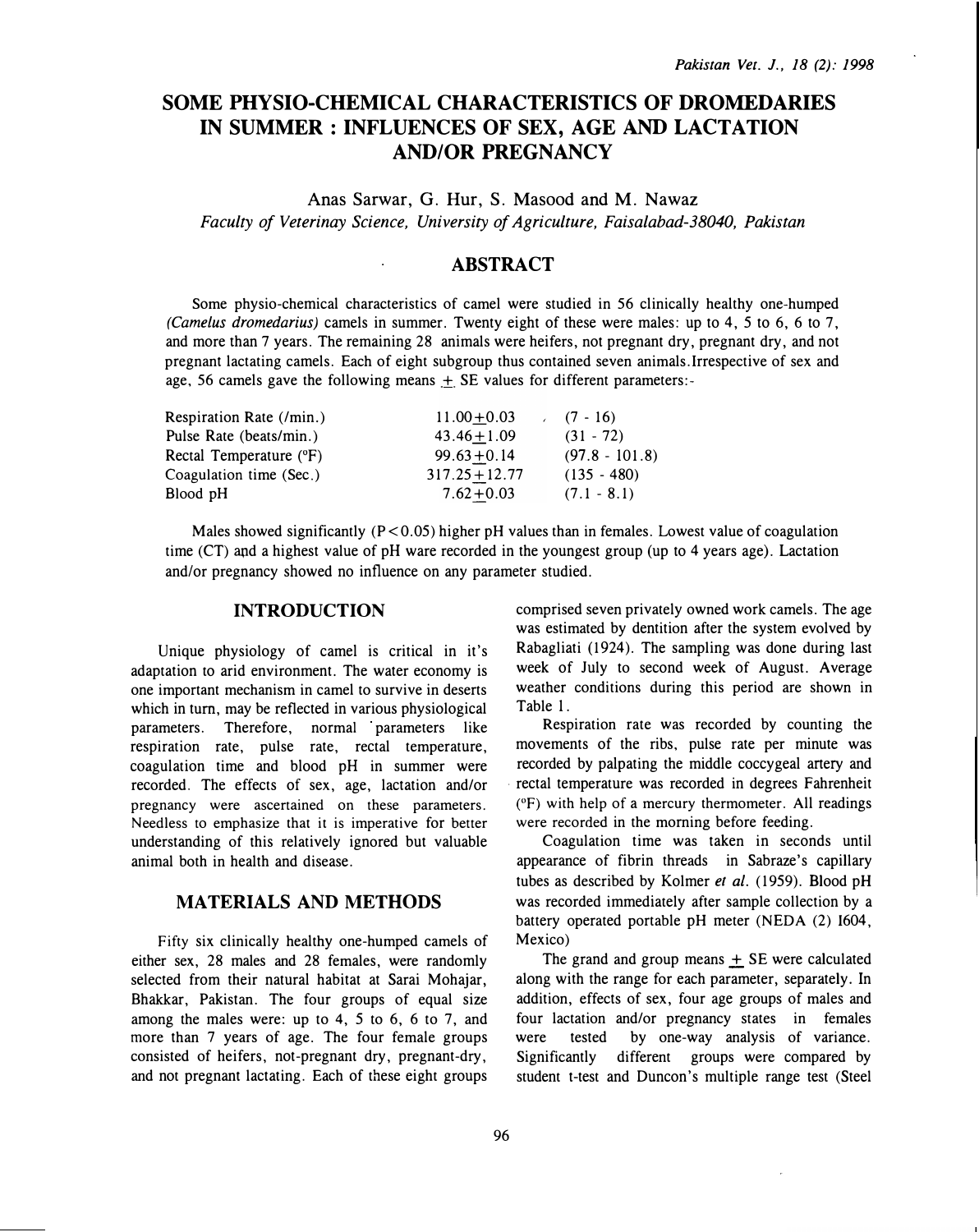and Torrie, 1984). All computations were done with the help of statistics programme  $SPSS/PC + 3.1$  of SPSS Inc.

#### .RESULTS AND DISCUSSION

The grand means  $+$  SE of respiration rate, pulse rate and body temperature were  $11+0.03$  per second, 43.46 + 1.09 beats/second, and  $99.63 + 0.14$  °F,  $respectively$  (Table 2). The observed values were comparable to the values reported by Schmidt-Nielson ( 1964) who studied these parameters under saharan summer conditions but slightly higher than Higgins and Kock (1984) owing to relatively high ambient temperature in the mornings of extremely hot months of July and August in Pakistan.

Pulse rate gradually decreased with increasing age in male camels. In females, pulse rate was higher in non pregnant lactating females (Table 2). It might be the higher basal metabolic rate which effected the pulse rate in both young male and lactating female camels.

The respiration rate did not fluctuate with pulse rate as the main mechanism for heat dissipation in camel is sweating rather than panting (Schmidt-Nielson et al., 1956). However, sex, age and lactation and/or pregnancy did not show any influence on these parameters.

Table 1: Mean weather conditions during sampling season (July-August).

| <b>Parameters</b>         | Mean reading |  |  |
|---------------------------|--------------|--|--|
| Temperature $(^{\circ}C)$ |              |  |  |
| Minimum                   | 24           |  |  |
| Maximum                   | 40.8         |  |  |
| Relative humidity (%)     |              |  |  |
| Morning                   | 89           |  |  |
| Evening                   | 48           |  |  |
| Annual Rain Fall (mm)     | 0.354        |  |  |

Table 2: Means  $\pm$  SE, and ranges of respiration rate (Resp), pulse rate (Puls), rectal temperature (temp), coagulation time (CT) and blood pH (pH) in normal one-humped camels.

| Groups                                                      | Resp.<br>$(\text{min})$ | Puls<br>(beats/min) | Temperature<br>$(^{\circ}F)$ | CT<br>(second)   | pH                 |  |  |
|-------------------------------------------------------------|-------------------------|---------------------|------------------------------|------------------|--------------------|--|--|
| Grand Means $(n = 56)$                                      |                         |                     |                              |                  |                    |  |  |
| Mean $\pm$ SE                                               | $11 \pm 2.0$            | $43.46 \pm 1.08$    | $99.63 \pm 0.14$             | $317 \pm 12.8$   | $7.62 \pm 0.03$    |  |  |
| Range                                                       | $7 - 16$                | $31 - 72$           | 97.8-100.8                   | 135-480          | 7.11-8.11          |  |  |
| Effect of Sex $(n = 28)$                                    |                         |                     |                              |                  |                    |  |  |
| Male                                                        | $9 + 1.0$               | $42.89 \pm 1.48$    | $99.79 \pm 0.22$             | $336 \pm 18.3$   | $7.75 \pm 0.03$    |  |  |
| Female                                                      | $10 + 2.0$              | $44.03 \pm 1.61$    | $99.47 \pm 0.48$             | $297 \pm 17.4$   | $7.48 \pm 0.04$    |  |  |
| Effect of Age in Males $(n = 7)$                            |                         |                     |                              |                  |                    |  |  |
| $<$ 4 years                                                 | $12.1 \pm 1.0$          | $44.57 \pm 4.03$    | $99.34 \pm 0.24$             | $267 + 43.7a$    | $7.88 + 0.06a$     |  |  |
| $5 - 6$ year                                                | $11.0 \pm 2.0$          | $44.00 \pm 2.68$    | $99.23 \pm 0.27$             | $399 \pm 33.7$ b | $7.81 \pm 0.04$ ab |  |  |
| $6 - 7$ years                                               | $11.7 \pm 2.0$          | $43.23 \pm 3.06$    | $100.31 + 0.35$              | $340 + 29.3b$    | $7.64 \pm 0.03b$   |  |  |
| $> 7$ years                                                 | $10.1 \pm 0.9$          | $39.57 + 2.05$      | $100.29 + 0.69$              | $338 + 25.9b$    | 7.67 $\pm$ 0.07ab  |  |  |
| Effect of Lactation and/or Pregnancy in Females ( $n = 7$ ) |                         |                     |                              |                  |                    |  |  |
| Heifers                                                     | $12.1 \pm 0.6$          | $44.43 \pm 2.40$    | $99.37 \pm 0.32$             | $287 \pm 19.3$   | $7.52 \pm 0.40$    |  |  |
| Not-Pregnant Dry                                            | $11.2 \pm 1.7$          | $43.71 \pm 1.20$    | $100.11 \pm 0.37$            | $252 + 27.9$     | $7.42 \pm 0.70$    |  |  |
| Pregnant Dry                                                | $10.3 \pm 2.0$          | $40.85 \pm 2.26$    | $99.11 \pm 0.25$             | $313 + 42.5$     | $7.47 \pm 0.70$    |  |  |
| Not-Pregnant Lactating                                      | $13.0 \pm 2.7$          | $47.14 \pm 5.52$    | $99.28 \pm 0.44$             | $338 + 42.3$     | $7.52 \pm 0.10$    |  |  |

Different letters in a column indicate significant differences between the means listed therein: at the 5 percent level.